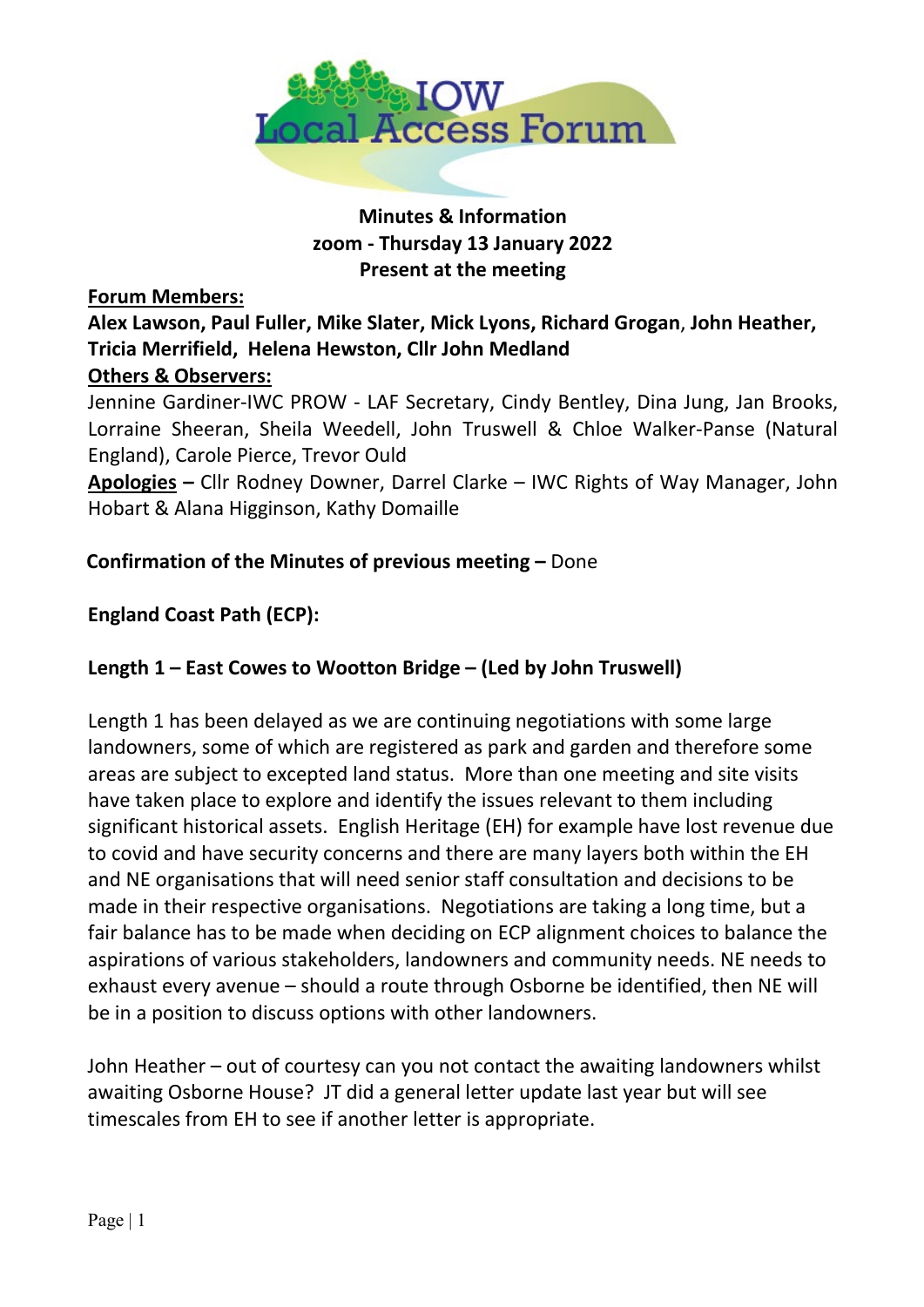Post Meeting Note by JCT – A letter has been sent to update regarding a further delay to Length 1, additionally asking recipients to make contact should they have any questions or need more information.

Q: Last June the IW Ramblers submitted about 30 representations to NE, have any changes to the proposed route, based on the representations, been proposed? A: Chloe advised there has been a few changes but due to landslips or land management rather than the representations / objections – NE make comment to DEFRA based on the representers' comments but it is DEFRA and the planning inspectorate who make the decisions (as they are independent and will always seek to achieve a fair balance)

# **Lengths 2 to 10 – (Led by Chloe Walker-Panse)**

Still slowly making way through the objections to get to a point where specific lengths can be submitted for approval from DEFRA (should be making a submission on a few of the lengths at end of this month) and also still in ongoing negotiations with other landowners.

Walk the course has been completed on some of the stretches (this is where Chloe and John Brownscombe walk the route to check the required infrastructure additions or improvements).

**Signage** – The outcome from John Brownscombe's consultation proposed that we should stay with current Coastal Path signage with supplementary ECP signage. John has a mock up made of the proposed draft signage and the leader of the council and cabinet member will take a look and decide. John will take photos to circulate to LAF.

**Accessibility - Miles without stiles** – Chloe has confirmed that there will be locations where kissing gates will be replaced with normal pedestrian gates (to provide better accessible access) – JT confirmed infrastructure will have accessibility in mind – e.g. wider boardwalks, better signage

Jan Brooks expressed a desire for compacted path surfaces, better for wheelchairs etc, handrails on each sides of bridges.

# **Any questions? Please get in touch with either Chloe or John Truswell**

John Truswell - England Coast Path Senior Adviser (South Hub) Leading on Length 1 Isle of Wight Coastal Access South Hub, Natural England, 4th Floor, Eastleigh House, Upper Market Street, Eastleigh, SO59 9YN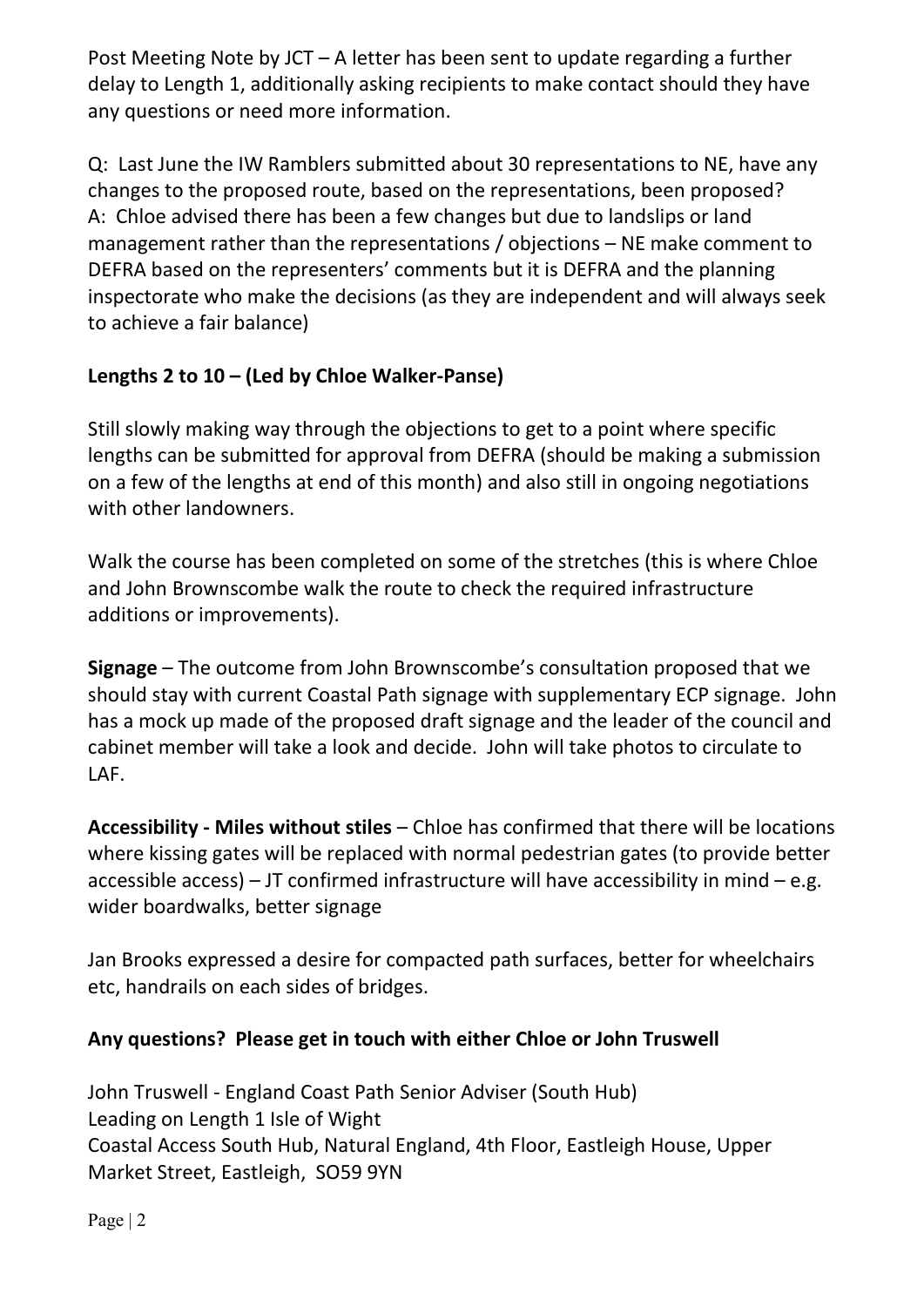# 07717694247 / 02080267747 [John.Truswell@naturalengland.org.uk](mailto:John.Truswell@naturalengland.org.uk)  And

Chloé Walker-Panse - England Coast Path Lead Adviser- Isle of Wight 07880082048 [Chloe.Walker-Panse@naturalengland.org.uk](mailto:Chloe.Walker-Panse@naturalengland.org.uk) 

## **Accessibility – update after meeting from Chloe**

As mentioned in the meeting yesterday, we follow the principles set out in the England Coast Path scheme '**by all reasonable means'**

[https://webarchive.nationalarchives.gov.uk/ukgwa/20150902202211/http://publica](https://webarchive.nationalarchives.gov.uk/ukgwa/20150902202211/http:/publications.naturalengland.org.uk/publication/45015) [tions.naturalengland.org.uk/publication/45015](https://webarchive.nationalarchives.gov.uk/ukgwa/20150902202211/http:/publications.naturalengland.org.uk/publication/45015) to make the trail as easy to use as we reasonably can for disabled people and others with reduced mobility. We accept that such opportunities will often be constrained by practical limitations, such as the rugged nature of the terrain or the availability of visitor transport and facilities (ingress and egress points). In addition, we have to work with the grain of the land and consider the designations in the area. For example, if the area is designated as a SSSI (Site of Special Scientific Interest), we may be limited with the type of surface we can install as it has to be in keeping with the local area.

Throughout the trail we avoid creating any unnecessary new barriers to access by choosing the least restrictive infrastructure that is practical in the circumstances e.g. replacing stiles with either appropriate kissing gates or pedestrian gates.

There was mention of improving stretches of the path that are currently grass with a firmer surface. We will always consider improvements where appropriate, however, please note that section 4.3.5 of the scheme does dictate that 'where we use a new alignment for the trail", it will typically have a natural surface rather than an artificial one'.

**Future LAF meetings?** What do the members require? Cllr Medland suggest we do a hybrid meeting – we need to find a venue to hold the hybrid meeting, the members agree with this approach.

**LAF working group to consider disability access to the outdoors** – Jan has already been working with Chris Ashman and will be presenting a report to the IWC to show how to move things forward. Jan feels the IWC is behind in opening up accessibility to all different types of people.

Paul Fuller proposes the LAF agrees on 5 priorities to try and get grant funding. We will consult with stakeholder groups, Town and Parish Councils and may be get an advert out in the IW observer?

Some ideas the group put forward:

**Concerns for pavement parking** – if the legislation doesn't come forward maybe this could be an action point the LAF.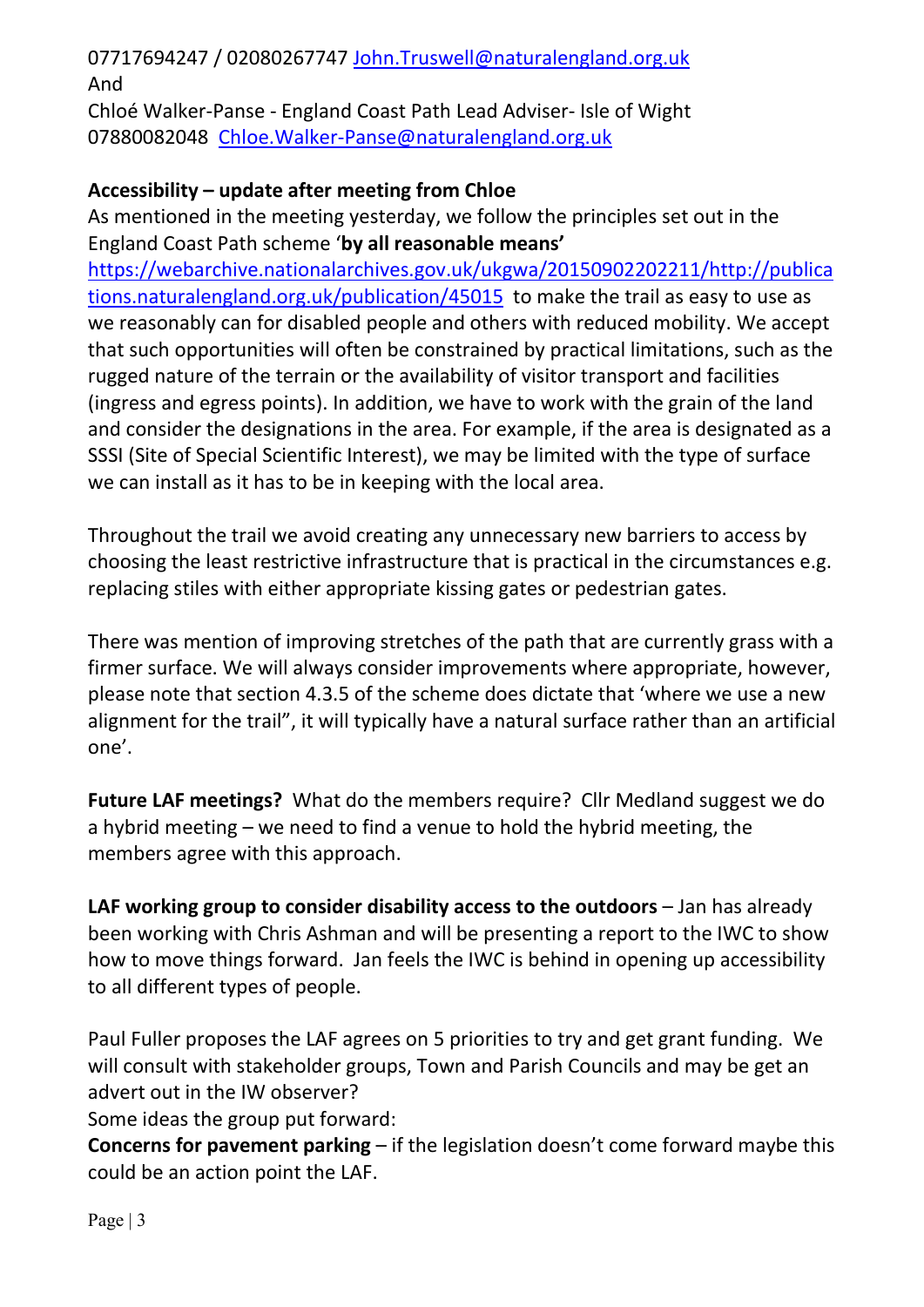**Seating** is needed along paths

**New Footways (Pavements)** a need for the creation of footways in villages to get people off the road.

Volunteers for disabled working group:

Paul Fuller, Jan Brooks, Alana Higginson, Dina Jung, Alec Lawson (or someone from Cyclewight) and Mike Slater proposed David Howarth

Jan Brooks is the CEO for Isle of Access and can be contacted: info@isleaccess.co.uk Tel: 07522 558999 Website: <https://isleaccess.co.uk/>

# **Public Rights of Way Update:**

Rights of Way are extremely saddened to hear of the loss of Steve Darch. From a working perspective Steve was instrumental as a Local Access Forum member and his approach was very much amicable and sensible. The Rights of Way department are thankful for his support and input on the byway network, which will be missed as he will be as a friendly and kind person. The department offers its sincere condolences to his family and friends.

### **Closures:**

**T16 Headon Warren, V99 Binnel Bay, and resolution of Brightstone Holiday Centre permissive** - all hoped to be resolved by implementation of the England Coast Path (full update provided by John Brownscombe).

**V65a Bonchurch** – there may be scope for ROW to carry out works to reopen this in the spring/summer depending on extent of any further slippage this winter and the amount of work required.

**V98 Steps (beach access to Woody Bay).** Current steps are undermined and unsafe. A scheme for replacement will be included in our 22/23 core capital bid (see below) in anticipation of reponing in early Summer.

### **West Wight Greenway**

Department continues working with and supporting Graham Biss of Natural Enterprise. Graham has been consulting and presenting the proposal far and wide and is receiving good support generally. Heads of Terms have now been signed by some landowners and others are expected to follow shortly.

### **England Coast Path**

Full update to be provided by John Brownscombe.

### **Staffing and Budgets**

Maintenance Team were a man down in October/November following a resignation, but a replacement was appointed quickly.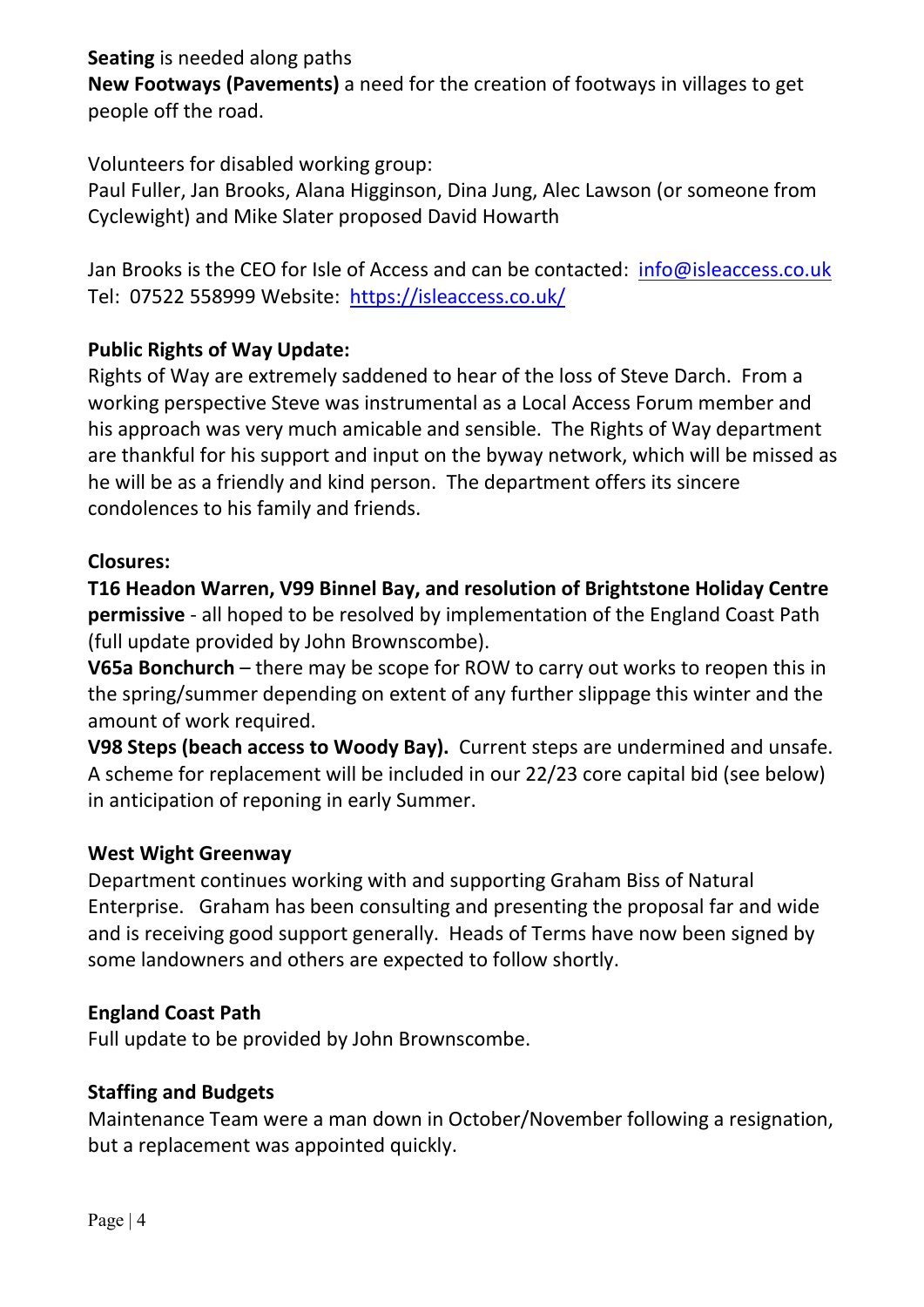We are completing our 21/22 capital programme but there have been a number of variations to the original programme due to unexpected events and increased costs. Bids have been put in for a "core" 22/23 capital budget and an additional bid for the reinstatement of important paths which were eroded and damaged during the heavy rain and flooding in August/September, compounded by general winter weather.

# **Forthcoming larger scheme**

Rights of Way are supporting Newchurch Parish Council in their project to install a footbridge alongside the road bridge at Langbridge. Bridge has been built and due to be installed in the near future once the EA have approved a variation to the original plan. RoW will then provide paths leading to the bridge on both sides.

### **Volunteers**

Rights of Way are very grateful for the assistance of the IW Ramblers Association in completing minor trimming work. Since the idea was proposed in September, 11 sites have been worked on. IWRA are wishing to recruit additional members to the volunteer working team. Contact to be provided in the minutes**.**

# **IW Bridleways Group – Tricia / Sheila**

No update

# **[Cycle Wight](https://www.cyclewight.org.uk/) – Alec**

1. **CYCLE TRACK MAINTENANCE**: In lieu of physical meetings with Island Roads & IWC (Stewart Chandler) we have had responses relating to the eel screen installation, to flooding and maintenance of existing cycle track, to new multi-use track (Mews Lane) and to on-road matters including Fairlee Road shared path pavement. A further issue is barrier removal where the staggered barriers and bollards restrict access to large cycles, large wheelchairs/mobility scooters etc.

Note that Island Roads asks that all issues are reported to [info@islandroads.com](mailto:info@islandroads.com) or via the website. A Highways Safety & Improvements Register (HSIR) is kept to prioritise future bids for capital funding.

2. **WEST WIGHT GREENWAY AND OTHER DEVELOPMENTS**: Cyclewight is in touch with Rights of Way department over changes and upgrades to the network. Where housing developments are considered for planning approval the access network must be part of this at an early stage and with involvement from ramblers & equestrians etc.

3. **Local Cycling & Walking Infrastructure Plans (LCWIP)**: Town and Parish Councils are aware that they can apply for funding for this purpose. Cyclewight has been in